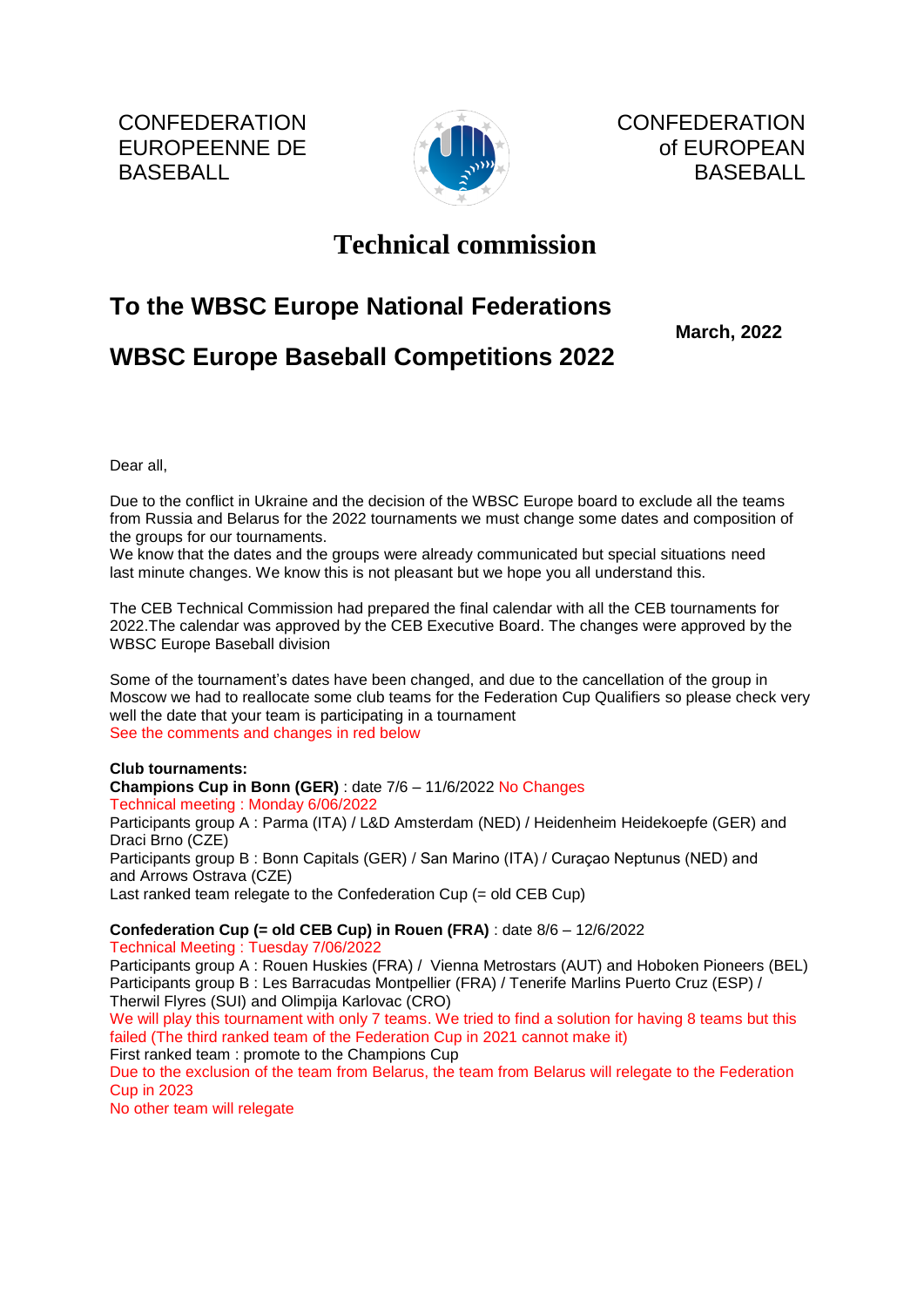### **Federation Cup in Brasschaat (BEL)** : date 20/6 – 25/6/2022

Technical meeting : Sunday 19/06/2022

Participants : Brasschaat Braves(BEL) / BioTechCom (UKR) / Diving Ducks (AUT) / Astros Valencia (ESP) / London Mets (GBR) and Sofia Blues (BUL)

First ranked team : promotion to the Confederation Cup (= old CEB Cup)

The 3 last ranked teams : relegate to the Federation Cup Qualifiers (We have only 3 groups left of the Federation Cup Qualifiers)

We really hope that the team from Ukraine will be able to participate in the Federation Cup, if not the tournament will be played with only 5 teams

#### **Federation Cup Qualifiers** : 3 groups

**Group Kutno (POL) :** date 6/6 – 11/6/2022

Technical meeting : Sunday 5/06/2022

Participants : MKS Stal Bis Kutno (POL) / Beisbolo Klubas Vilnius (LTH) / Rattvik Base&Softball Klub (SWE) / ATMA 1991 (UKR) / Trondheim Baseball klub (NOR) and Tampere Tigers (FIN) 1 extra team in this group, and the team of Ukraine is changed

**Group Belgrade (SBR) :** date 21/6 – 26/6/2022

Technical meeting : Monday 20/06/2022

Participants : Vojvodina (SBR) / Kaunas County Baseball Club (LTH) / Apollo Bratislava (SVK) / Wroclaw Barons (POL) Budapest Red Wolves (HUN) and Leksand Lumber Jacks (SWE) 1 extra team in this group

**Group Sofia (BUL) :** date 21/6 – 26/6/2022 Date changed, the tournament will be longer ! Technical meeting : Monday 20/06/2022

Participants : Baseball Softball Akademiks (BUL) / Baracudas Zûrich (SUI) / Baseball Klub Zagreb (CRO) / Atletico Alexandria (ROM) / Mariners Baseball (IRE) and London Capitals (GBR) 2 extra teams in this group and the team of Croatia is changed

**Group Moscow (RUS) : cancelled**

The winners of each group : promotion to the Federation Cup Format : round robin + Final game between the 2 first ranked teams in total 6 game days

#### **National Teams**

**E.C. Qualifiers Seniors : 3 groups**

**Group Utena (LTH)** : date 13/7 – 16/7/2022 Date changed !!

Technical meeting : Tuesday 12/07/2022

Participants : Lithuania (LTH) / Switzerland (SUI) / Romania (ROM) and Finland (FIN)

Because of the exclusion of the team from Belarus this group is only with 4 teams **Group Beograd (SBR) :** date 12/7 – 17/7/2022

Technical meeting : Monday 11/07/2022

Participants : Slovakia (SVK) / Serbia (SBR) / Hungary (HUN) / Poland (POL) and Norway (NOR)

**Group Blagoevgrad (BUL)** : date 11/7 – 16/7/2022

Technical meeting : Sunday 10/07/2022

Participants : France (FRA) / Ireland (IRE) / Bulgaria (BUL) / Slovenia (SLO) and Georgia (GEO) Format : round robin + Final game between the 2 first ranked teams

The 3 winners of the groups : Play a final round in 2023, second half of June 2023

The first 2 teams promote to the A-level in Czech Republic (CZE) in September 2023

#### **EC Women Baseball in Montpellier (FRA) :** date 3/8 – 6/8/2022 Date changed due to withdrawal of Poland

Technical meeting : Tuesday 2/08/2022

Participants : France (FRA) / The Netherlands (NED) / Czech Republic (CZE) / Great Britain (GBR) Format : Round robin  $(= 3 \text{ game days}) + a \text{ final } 1 - 2$  (1 game day) This is a Qualifier for the World Championship in 2023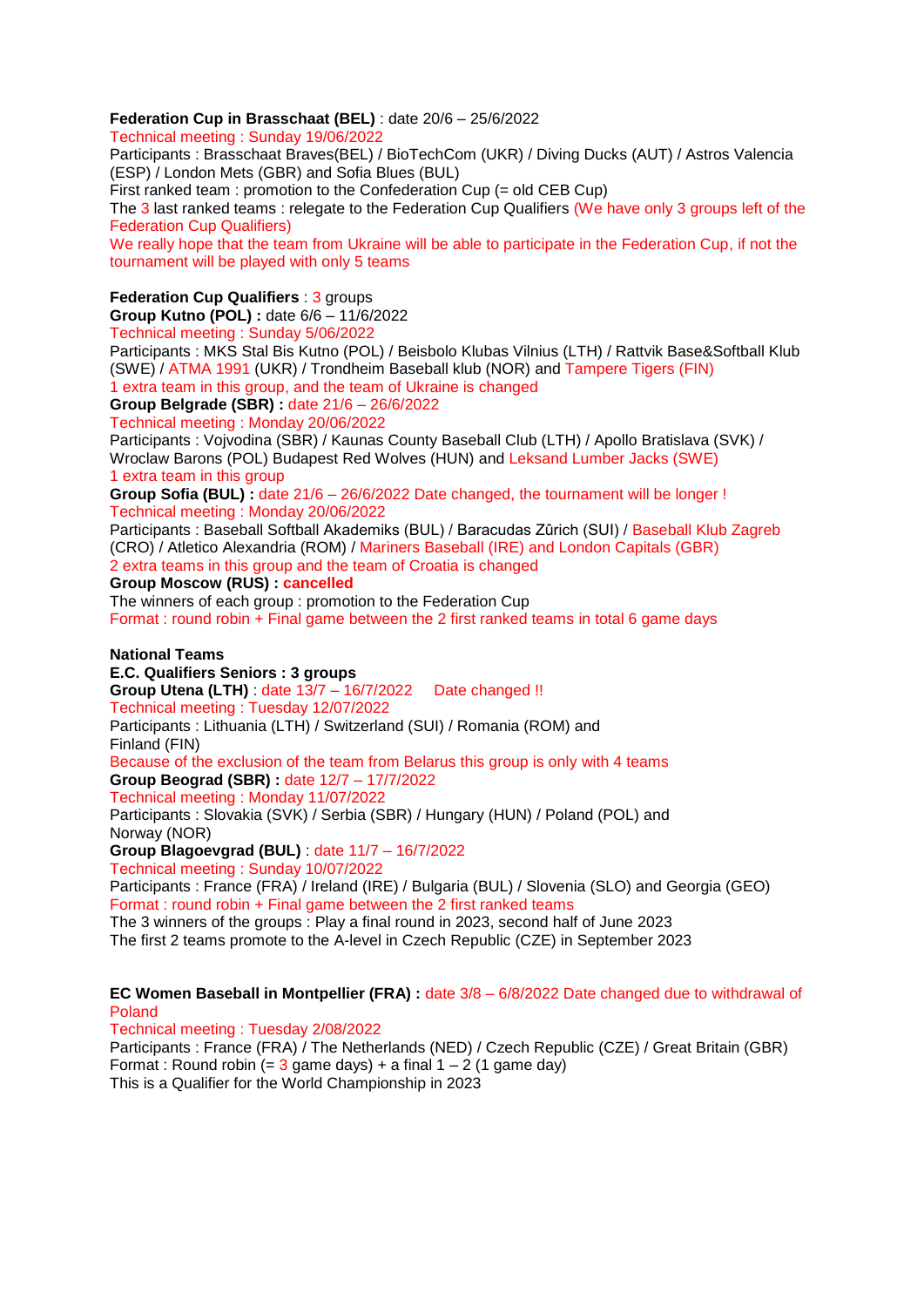#### **E.C. U12 in Vienna (AUT)** : **date 5/7 – 9/7/2022 : Date changed**

Technical meeting : Monday 4/07/2022

Participants group A : Italy (ITA) / The Netherlands / Hungary (HUN) and Lithuania (LTH) Participants group B : Czech Republic (CZE) / Germany (GER) / France (FRA) and Austria (AUT) Format : Round robin  $(= 3$  game days) / Semifinals and finals  $(= 2$  game days) First 2 ranked teams : Qualified for the World Championship 2023 The last ranked team : relegate to the Qualifier (only 5 teams left in the Qualifier) **E.C. U12 Qualifier in Vienna (AUT)** : **date 5/7 – 9/7/2022 Date changed** Technical meeting : Monday 4/07/2022 Participants : 5 national teams, forming 1 group of 5 teams Croatia (CRO) / Poland (POL) / Great Britain (GBR) / Finland (FIN) and Ukraine (UKR) Format : Round robin (= 5 game days) without a final game The first ranked team promote to the next E.C.in 2023 **E.C. U15 Qualifiers : 2 groups of 6 teams instead of 7 teams Group Valencia (ESP)** : date 18/7 - 23/7/2022 Date changed, 1 day shorter Technical meeting : Sunday 17/07/2022

Participants : Belgium (BEL) / Switzerland (SUI) / Great Britain (GBR) / Spain (ESP) Israel (ISR) and Turkey (TRK)

Format : Round robin  $(= 5$  game days) + final game  $(= 1$  game day)

Winner of the group promote to the EC U15 in 2023

**Group Budapest (HUN**) : date 18/7 – 23/7/2022 Date changed, 1 day shorter

Technical meeting : Sunday 17/07/2022

Participants : Austria (AUT) / Poland (POL) / Hungary (HUN) / Ukraine (UKR) / Lithuania (LTH) / Croatia (CRO)

Format : Round robin  $(= 5$  game days) + final game  $(= 1$  game day) Winner of the group promote to the EC U15 in 2023

#### **E.C. U18 in Different cities in CZE (Brno / Ostrava / Hluboká / Blansko)**

Date 13/8 – 20/8/2022 Date changed

Technical meeting : Friday 12/08/2022

For the first time 12 teams will participate in the E.C. U18

Participants group A : The Netherlands (NED) / Spain (ESP) / France (FRA) / Austria (AUT) Lithuania (LTH) and the winner of the Qualifier U18 in Sweden

Group A will play 4 games of the first round in Hluboká

Participants group B : Italy (ITA) / Germany (GER) / Czech Repiblic (CZE) / Israel (ISR) / Ireland (IRE) and the winner of the Qualifier U18 in Slovakia

Group B will play 4 games of the first round in Ostrava

On Wednesday 17/08/2022 there will be a rest and travel day for all the teams to play the rest of the tournament in Brno and Blansko starting from Thursday 19/08/2022 Format :

First round = round robin (= 5 game days) with 1 rest/travel day on Wednesday 17/08/2022 Second round :

First 2 teams of each group : semifinals and finals (= 2 game days), 1-4 place

3<sup>rd</sup> and 4<sup>th</sup> team of each group : ranking games for 5-8 place (2 game days)

5<sup>th</sup> and 6<sup>th</sup> team of each group : ranking games for 9-12 place (2 game days)

The final rounds will be played in Brno

First 2 ranked teams : Qualified for the World Championship 2023

The 2 last teams relegate to the U18 Qualifiers in 2023